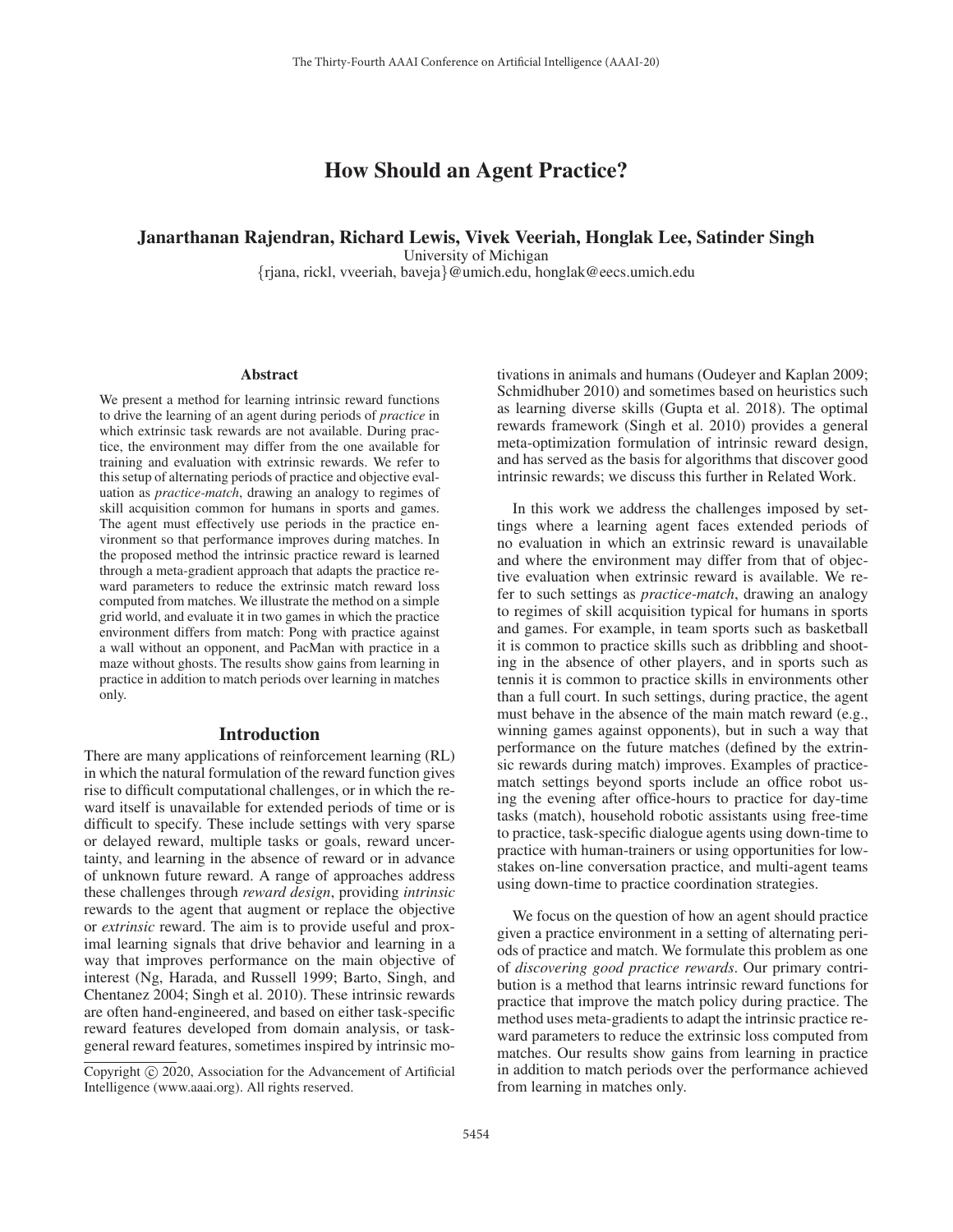## Related work

We place our contributions in the context of three bodies of related work: (a) the design or discovery of intrinsic rewards that modify or replace an available extrinsic reward; (b) the design or discovery of intrinsic rewards to motivate learning and behavior in the absence of extrinsic reward; and (c) meta-gradient approaches to optimizing reinforcement learning agent parameters.

Optimal rewards and reward design. Reward functions serve as implicit specifications of desired policies, but the precise form of the reward also has consequences for the sample (and computational) complexity of learning. Approaches to *reward design* seek to modify or replace the extrinsic reward to improve the complexity of learning while still finding good policies. Approaches such as *potential rewards* (Ng, Harada, and Russell 1999) define a space of reward transformations guaranteed to preserve the implicit optimal policies. *Intrinsically-motivated RL* aims to improve learning by providing reward bonuses, e.g., to motivate effective exploration, often through hand-designed features that formalize notions such as curiosity or salience (Barto, Singh, and Chentanez 2004; Oudeyer and Kaplan 2009; Schmidhuber 2010). In contrast to this prior work, the practice reward discovery method proposed here does not commit to the form of the intrinsic reward and does not use handdesigned reward features. The *optimal rewards* framework of Singh et al. (2010) formulates a meta-optimization problem motivated by the insight that the optimal intrinsic reward for an RL agent depends on the bounds on the agent's learning algorithm and environment; algorithms exist for finding optimal intrinsic rewards for planning (Guo et al. 2016; Sorg, Lewis, and Singh 2010) and policy-gradient agents (Zheng, Oh, and Singh 2018). Our new work shares the meta-optimization framework of optimal rewards, but addresses the challenge of how to drive learning during periods of practice where extrinsic rewards are not available and the practice environment is different from the evaluation environment.

Learning in the absence of extrinsic reward. Recent work addresses the challenge faced by agents that must learn during a period of free exploration that precedes an objective evaluation in which the agent is tasked with a sequence of goals drawn from some distribution; the distribution parameters may be partially known to the agent in advance. This prior work includes methods for learning goal-conditioned policies via the automatic generation of a curriculum of goals (Florensa et al. 2018) or via information-theoretic loss functions (Eysenbach et al. 2018; Goyal et al. 2019). Gupta et al. (2018) generate tasks that lead to learning of diverse skills and use them to learn a policy initialization that adapts quickly to the objective evaluation. Our work shares with these approaches the challenge of motivating learning in the absence of extrinsic rewards, but differs in that our proposed practice reward method *discovers* intrinsic rewards through losses defined only in terms of an extrinsic reward, and the practice-reward setting concerns a single objective task and possibly different environments.

Meta-gradient approaches to optimizing RL agent parameters. Recently, researchers have developed several different meta-gradient approaches that optimize metaparameters of a policy-gradient agent that affect the policy loss only indirectly through their effect on the policy parameters. For example, meta-gradient approaches have been used successfully to learn good policy network initializations that adapts quickly to new tasks (Finn, Abbeel, and Levine 2017; Rothfuss et al. 2018; Finn et al. 2017; Gupta et al. 2018), and RL hyper-parameters such as discount factor and bootstrapping parameters (Xu, van Hasselt, and Silver 2018). Zheng, Oh, and Singh (2018) developed a meta-gradient algorithm for discovering optimal intrinsic rewards for policy gradient agents. Our proposed method modifies and extends Zheng, Oh, and Singh (2018) to practice-match settings. Specifically, we derive the gradient of extrinsic reward loss during match with respect to practice reward parameters and use it to improve practice rewards over the course of alternating practices and matches. The success of the method thus contributes to the growing body of recent work demonstrating the utility of metagradient algorithms for RL.

#### Algorithm for learning practice rewards

In this section, we first describe briefly policy gradient-based RL and then our algorithm for learning practice rewards.

**Policy gradient- based RL.** At each time step  $t$ , the agent receives a state  $s_t$  and takes an action  $a_t$  from a discrete set A of possible actions. The actions are taken following a policy  $\pi$  (a mapping from states  $s_t$  to actions  $a_t$ ), parameterized by θ and denoted as  $πθ$ . The agent then receives the next state  $s_{t+1}$  and a scalar reward  $r_t$ . This process continues until the agent reaches a terminal state (which ends an episode) after which the process restarts and repeats.

Let  $G(s_t, a_t)$  be the future discounted sum of rewards obtained by the agent until termination, i.e.,  $G(s_t, a_t) = \sum_{\alpha}^{\infty} \gamma^{i-t} r(s_t, a_t)$  where  $\gamma$  is the discount factor. The  $\sum_{i=t}^{\infty} \gamma^{i-t} r(s_i, a_i)$ , where  $\gamma$  is the discount factor. The value of the policy  $\pi_{\alpha}$  denoted by  $J(\theta)$  is the expected value of the policy  $\pi_{\theta}$  denoted by  $J(\theta)$  is the expected discounted sum of rewards obtained by the agent when executing actions following the policy  $\pi_{\theta}$ , i.e.,  $J(\theta)$  =  $E_{\theta}[\sum_{t=0}^{\infty} \gamma^{t} r(s_t, a_t)]$ . The policy gradient theorem of Sut-<br>ton et al. (2000) shows that for all time steps t within an ton et al. (2000) shows that for all time steps  $t$  within an episode, the gradient of the value  $J(\theta)$  with respect to the policy parameters  $\theta$  can be obtained as follows:

$$
\nabla_{\theta} J(\theta) = E_{\theta}[G(s_t, a_t) \nabla_{\theta} \log \pi_{\theta}(a_t|s_t)] \tag{1}
$$

Notation. We use the following notation throughout:

- $\bullet$   $\theta$  : policy parameters
- $r^{ex} = r^{ex}(s, a)$  : extrinsic reward (available during matches)
- $r_{\eta}^{in} = r_{\eta}^{in}(s, a)$ : intrinsic reward parameterized by  $\eta$
- $G^{ex}(s_t, a_t) = \sum_{i=t}^{\infty} \gamma^{i-t} r^{ex}(s_i, a_i)$ : extrinsic reward return
- $G^{in}(s_t, a_t) = \sum_{i=t}^{\infty} \gamma^{i-t} r_{\eta}^{in}(s_i, a_i)$ : intrinsic reward return turn
- $J^{ex} = E_{\theta} \left[ \sum_{t=0}^{\infty} \gamma^t r^{ex}(s_t, a_t) \right]$ : extrinsic value of policy
- $J^{in} = E_{\theta}[\sum_{t=0}^{\infty} \gamma^t r^{in}_{\eta}(s_t, a_t)]$ : intrinsic value of policy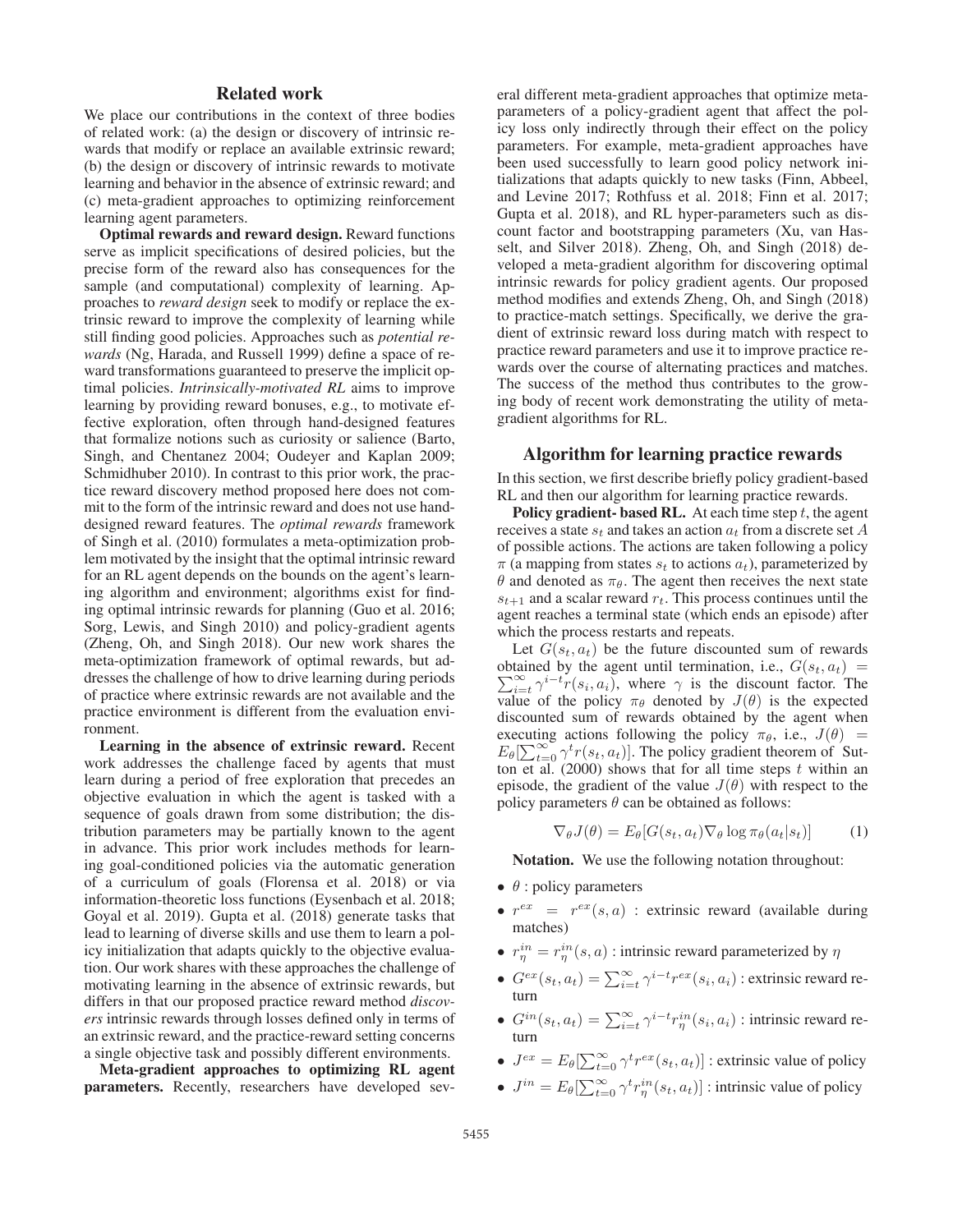

Figure 1: The agent has two modules, the policy module parameterized by  $\hat{\theta}$  and the practice reward module parameterized by  $\eta$ . As the dashed lines show,  $\theta$  is updated using extrinsic match reward  $r^{ex}$  during match and using the intrinsic practice reward  $r^{in}$  during practice;  $\eta$  is updated using the extrinsic match reward  $r^{e\bar{x}}$  from the match environment.

Algorithm overview. The algorithm is specified in Algorithm 1 and the agent architecture is depicted in Figure 1. At each time step  $t$  the agent receives an observation from the environment and *concatenates the observation with a practice/match flag* indicating whether the agent is in practice or match. We denote this concatenated input as  $s_t^p$  for the practice environment and  $s_t^m$  for the match environment.

During *match*, the policy parameters are updated to improve performance in the match task as defined by the extrinsic reward; this happens by adjusting the policy parameters  $\theta$  in the direction of the gradient of  $J^{ex}$ , which is the expected discounted sum of match time extrinsic rewards.

During *practice*, the policy parameters are updated to improve performance in the practice task as defined by the current intrinsic practice reward; this happens by adjusting  $\theta$  in the direction of the gradient of  $J^{in}$ , which is the expected discounted sum of practice time intrinsic rewards.

After each practice update, the intrinsic practice reward parameters are updated in the key meta-gradient step. The aim is to adjust the intrinsic practice reward so that the policy parameter updates that result from practice improve the extrinsic reward performance on match. This is done by using match experience to evaluate the policy parameters that result from the practice update, and updating the intrinsic reward parameters  $\eta$  in the direction of the gradient of  $J^{ex}$ computed on the match experience. We explore two variants: updating based on the previous match experience, and updating based on the next match experience. We describe each step in detail below.

Our algorithm is a modification and extension of Zheng, Oh, and Singh (2018)'s algorithm (which discovers optimal intrinsic rewards for policy gradient agents in the regular RL setting) for practice-match settings and we follow their derivations closely.

Updating policy parameters during match. Let  $\mathcal{D}_m =$  ${s_0^m, a_0^m, s_1^m, a_1^m, \dots}$  be the trajectory taken by the agent in the match using the policy  $\pi_{\theta}$ . The policy parameters  $\theta$ are updated in the direction of the gradient of  $J^{ex}$ :

$$
\theta' = \theta + \alpha^m \nabla_{\theta} J^{ex}(\theta; \mathcal{D}_m)
$$
\n(2)

$$
\approx \theta + \alpha^m G^{ex}(s_t^m, a_t^m) \nabla_{\theta} \log \pi_{\theta}(a_t^m | s_t^m)
$$
 (3)

using the empirical return  $G^{ex}$  in the approximation of the gradient.

Updating policy parameters during practice. Let  $\mathcal{D}_p = \{s_0^p, a_0^p, s_1^p, a_1^p, \cdots\}$  be the trajectory taken by the agent in the practice environment using the policy  $\pi_{\theta}$ . The agent in the practice environment using the policy  $\pi_{\theta}$ . The policy parameters  $\theta'$  are updated in the direction of the gradient of  $J^{in}$ :

$$
\theta'' = \theta' + \alpha^p \nabla_{\theta'} J^{in}(\theta'; \mathcal{D}_p)
$$
\n(4)

$$
\approx \theta' + \alpha^p G^{in}(s_t^p, a_t^p) \nabla_{\theta'} \log \pi_{\theta'}(a_t^p | s_t^p)
$$
 (5)

using the empirical return  $G^{in}$  in the approximation of the gradient.

Updating intrinsic practice reward parameters. The intrinsic practice reward parameters  $\eta$  are updated in the direction of the gradient of  $J^{ex}$  of the match. The gradient of  $J^{ex}$  of the match with respect to  $\eta$  is computed using the chain rule as follows:

$$
\eta' = \eta + \beta \nabla_{\eta} J^{ex}(\theta'')
$$
\n(6)

$$
= \eta + \beta \nabla_{\eta} \theta'' \nabla_{\theta''} J^{ex}(\theta'')
$$
 (7)

The second term  $\nabla_{\theta''} J^{ex}(\theta'')$  evaluates the policy parameters  $\theta''$  (that resulted from the practice undate using the eters  $\theta''$  (that resulted from the practice update using the intrinsic rewards) using match samples. We specify here two forms of the intrinsic practice reward update: when the match samples are from the *next* match, and when the match samples are from the *previous* match. If we use the next match to perform the update, the agent will act using the policy  $\pi_{\theta}$ <sup>*i*</sup> in the next match and can use the new match samples from the trajectory  $\mathcal{D}_{m'}$  to approximate  $\nabla_{\theta''} J^{ex}(\theta'')$  as follows: follows:

$$
\nabla_{\theta''} J^{ex}(\theta'') = \nabla_{\theta''} J^{ex}(\theta''; \mathcal{D}_{m'})
$$
  
 
$$
\approx G^{ex}(s_t^{m'}, a_t^{m'}) \nabla_{\theta''} \log \pi_{\theta''}(a_t^{m'} | s_t^{m'})
$$
 (8)

If we use the previous match samples, the agent can perform an off-policy update using an importance sampling correction:

$$
\nabla_{\theta''} J^{ex}(\theta'') = \nabla_{\theta''} J^{ex}(\theta''; \mathcal{D}_m)
$$
  
 
$$
\approx G^{ex}(s_t^m, a_t^m) \frac{\nabla_{\theta''} \log \pi_{\theta''}(a_t^m | s_t^m)}{\log \pi_{\theta}(a_t^m | s_t^m)}
$$
(9)

The first term  $\nabla_n \theta''$  in Eq. 7 evaluates the effect of change in the intrinsic parameters  $\eta$  on the policy parameters that result after the practice time policy update,  $\theta''$ . This term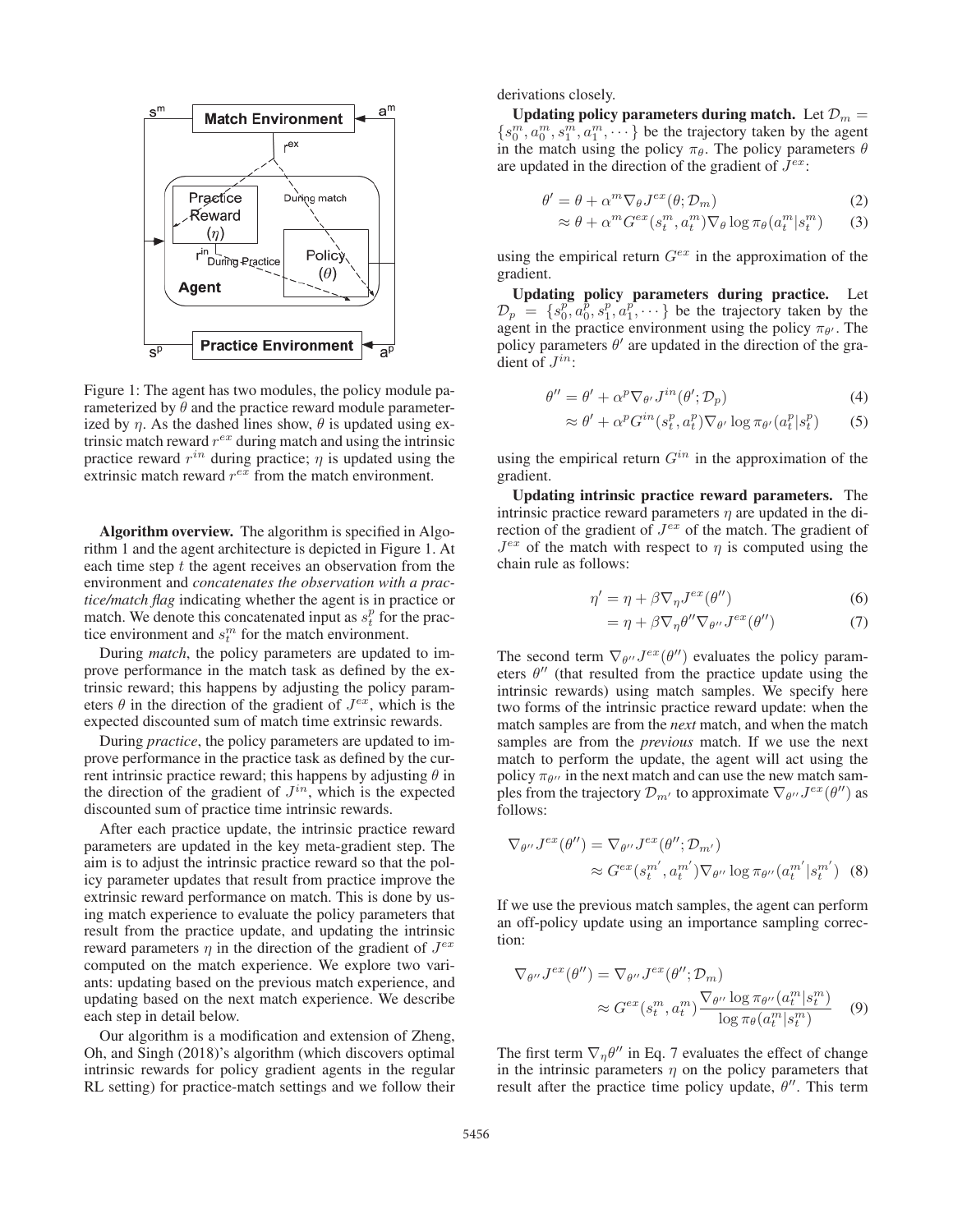#### Algorithm 1 Learning Practice Rewards

- 1: **Input:** step-size parameters  $\alpha^m$ ,  $\alpha^p$  and  $\beta$
- 2: **Init:** initialize  $\theta$  and  $\eta$  with random values
- 3: repeat
- 4: Updating policy parameters during match
- 5: Sample a trajectory  $\mathcal{D}_m = \{s_0^m, a_0^m, s_1^m, a_1^m, \dots\}$  by interacting with the match environment using  $\pi_0$ interacting with the match environment using  $\pi_{\theta}$
- 6: Approximate  $\nabla_{\theta} J^{ex}(\theta; \mathcal{D}_m)$  by Equation 3<br>7: Update  $\theta' \leftarrow \theta + \alpha^m \nabla_{\theta} J^{ex}(\theta; \mathcal{D}_m)$
- 7: Update  $\theta' \leftarrow \theta + \alpha^m \nabla_{\theta} J^{ex}(\theta; \mathcal{D}_m)$ <br>8: Updating policy parameters during
- Updating policy parameters during practice
- 9: Sample a trajectory  $\mathcal{D}_p = \{s_p^p, a_p^p, s_1^p, a_1^p, \dots\}$  by interacting with the practice environment using  $\pi_{\alpha}$ teracting with the practice environment using  $\pi_{\theta}$
- 10: Approximate  $\nabla_{\theta} \overline{J}^{in}(\theta'; \mathcal{D}_p)$  by Equation 5
- 11: Update  $\theta'' \leftarrow \theta' + \alpha^p \nabla_{\theta'} J^{in}(\theta'; \mathcal{D}_p)$ <br>12: Undating intrinsic reward paramet
- 12: Updating intrinsic reward parameters after practice update
- 13: Approximate  $\nabla_{\theta''} J^{ex}(\theta'')$  by Equation 8 or 9<br>14: Approximate  $\nabla_{\theta} \theta''$  by Equation 13
- 
- 14: Approximate  $\nabla_{\eta} \theta''$  by Equation 13<br>15: Compute  $\nabla_{\eta} J^{ex} = \nabla_{\theta''} J^{ex} (\theta'') \nabla_{\eta''}$ 15: Compute  $\nabla_{\eta} J^{e\dot{x}} = \nabla_{\theta''} \bar{J}^{e\dot{x}} (\theta'') \nabla_{\eta} \theta''$ <br>
16: Undate  $\eta' \leftarrow \eta + \beta \nabla_{\eta} J^{e\dot{x}}$
- 16: Update  $\eta' \leftarrow \eta + \beta \nabla_{\eta} J^{ex}$
- 17: until done

can be computed as follows:

$$
\nabla_{\eta} \theta'' = \nabla_{\eta} \left( \theta' + \alpha^p G^{in}(s_t^p, a_t^p) \nabla_{\theta'} \log \pi_{\theta'} (a_t^p | s_t^p) \right)
$$

(10)

$$
= \nabla_{\eta} \left( \alpha^p G^{in}(s_t^p, a_t^p) \nabla_{\theta'} \log \pi_{\theta'} (a_t^p | s_t^p) \right) \tag{11}
$$

$$
= \nabla_{\eta} \left( \alpha^{p} \left( \sum_{i=t}^{\infty} \gamma^{i-t} r_{\eta}^{in}(s_{i}^{p}, a_{i}^{p}) \right) \nabla_{\theta'} \log \pi_{\theta'} (a_{t}^{p} | s_{t}^{p}) \right)
$$
\n(12)

$$
f_{\rm{max}}
$$

$$
= \alpha^p \left( \sum_{i=t}^{\infty} \gamma^{i-t} \nabla_{\eta} r_{\eta}^{in} (s_i^p, a_i^p) \right) \nabla_{\theta'} \log \pi_{\theta'} (a_t^p | s_t^p)
$$
\n(13)

For simplicity we have described our proposed algorithm using a basic policy gradient formulation. Our proposed algorithm is fully compatible with advanced policy gradient methods such as Advantage Actor-Critic that reduce the variance of the gradient and improve data efficiency.

## Illustration on grid-world: Visualizing practice rewards

We now illustrate the algorithm in a simple grid world that allows us to visualize discovered practice rewards at different points in the agent's learning. The environment is a corridor world of length 8 shown in Figure 2a. The corridor world has *trash* (T) in the leftmost corner  $(X = 0)$  and a *bin* (B) in the rightmost corner  $(X = 7)$ . The state input for the agent is its  $X$  position, a flag denoting if it has trash or not and flag denoting if it is in practice or match. The agent has two actions, move left and move right. The agent starts every episode at  $X = 0$  with trash. If the agent moves to the bin,  $X = 7$ , with trash it gets a reward of  $+1$  for delivering the trash and it automatically loses the trash at the following time step. If it moves back to  $X = 0$  without trash, it gets the trash automatically at the following time step. The agent undergoes 3 practice episodes before every match episode. Here, the match and the practice environment are the same. Each episode in both practice and match is of length between 45 and 50, sampled uniformly. The agent uses REINFORCE (Williams 1992) with our proposed algorithm for its learning. Next match samples are used for updating the intrinsic practice reward parameters using Equation 8.

Intuitively there are two important stages in the learning for this task. First, the agent must learn to take the trash from  $X = 0$  to  $X = 7$ . Second, the agent must learn to come back to  $X = 0$  to collect the trash again, so that the first step can be repeated. Figure 2b shows the return obtained by the agent across the matches. We observe that the agent quickly learns to get a episode reward of  $+1$  and later, after about 100 matches, starts getting a episode reward of  $+2$ .

Visualization of learned intrinsic practice rewards. Our aim here is to visualize how good practice rewards vary as a function of the learning state of the agent. We do this by pausing the update of the policy at two different points during learning (Match 1 and Match 200), and allowing the intrinsic reward parameters to be updated (via additional samples of match and practice experience) until they converge. In other words, we are seeking to visualize an approximation of the optimal practice reward as a function of learning. (To be clear, the results in Figure 2b are from Algorithm 1 without pausing to allow intrinsic reward convergence.)

Figure 2c shows the (approximate) optimal practice reward over the state space at the start of agent's learning (Match 1). The top and bottom rows correspond to the agent carrying trash and not carrying trash respectively. The reward tends to be high (darker) towards the right and low (lighter) in the left of the corridor (irrespective of the presence or absence of trash), which indicates that it is asking the agent to practice going from left to right, which would allow it to get an extrinsic reward of  $+1$  during match, as the agent always begins an episode at the leftmost corner with trash. Figure 2d shows the (approximate) optimal practice reward for an agent that has learned over 200 matches. At this point the agent consistently gets a reward of at least  $+1$  (see Figure 2b), which means starting from  $X = 0$  with trash at the beginning of the episode, the agent has learned to take the trash to  $X = 7$  (bin) once. Now it needs to learn to go back to  $X = 0$  from  $X = 7$  (bin), so that it can collect the trash, and take it to the bin again to get an additional reward of  $+1$ . Figure 2d indicates that the (approximate) optimal practice reward encourages such behavior in practice. In order to reach the highest rewarding state of  $X = 0$  and No Trash, the agent which starts at  $X = 0$  with trash has to go to the bin,  $X = 7$  (where it loses the trash) and come back to  $X = 0$ . In the following time step, it will automatically get trash. Now the agent has to repeat the above to reach the highest rewarding state ( $X = 0$ , No Trash) again, which leads to the desired behavior of repeatedly collecting and emptying the trash.

These visualizations show that our meta-gradient learning method finds practice rewards that have an intuitive and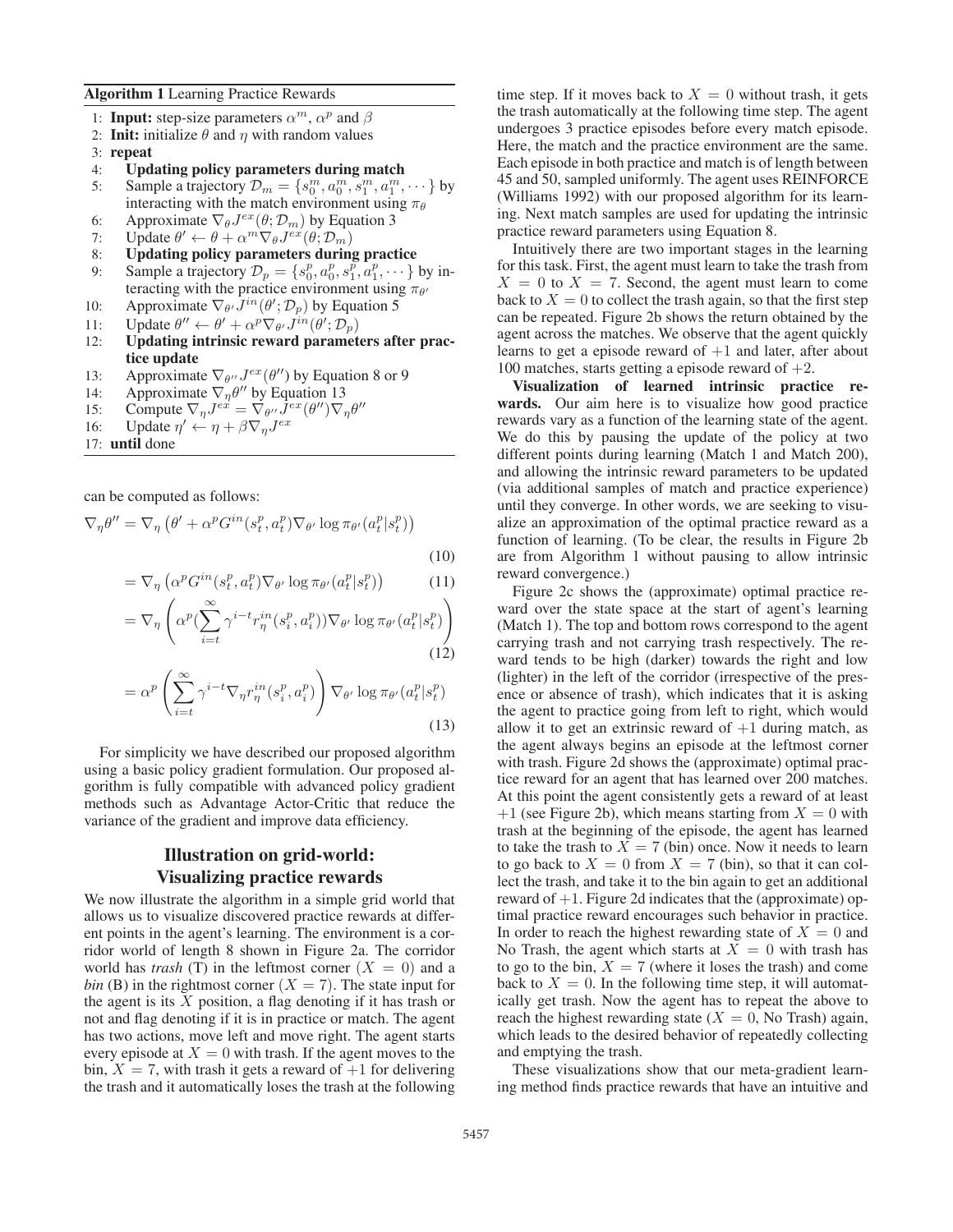

Figure 2: (a) shows the corridor world with trash (T) in the left most corner and the bin  $(B)$  in the rightmost corner. (b) shows the learning curve of the agent in the corridor world. The x-axis is number of matches during learning. The y-axis is the reward per episode during matches. (c) and (d) show the visualization of the learned intrinsic rewards for practice over the state space at two different points in the agent's learning. The top and bottom rows correspond to the agent carrying trash and not carrying trash respectively. The visualization maps the intrinsic reward values to the lightness of the color with dark (black) corresponding to the lowest value and fully illuminated (white) corresponding to the highest. The corresponding color bars show what exact value a color represents.

expected interpretation in this simple domain, and furthermore they highlight an important (and understudied) aspect of learning intrinsic rewards in general: that good intrinsic rewards are non-stationary because they depend on the state of the learner. We now move to evaluations in more challenging domains in which practice and match environments differ.

## Evaluation on practice-match versions of two Atari games

In the following two experiments we create practice-match settings of two Atari games in which the practice environment differs from the match environment in an interesting way. We perform comparisons to baseline conditions to answer the following questions:

- 1. Does learning in practice environments in addition to matches improve performance compared to learning in matches only?
- 2. Is the meta-gradient update for improving the practice reward contributing to performance improvement above that obtained from training with a fixed random practice reward?
- 3. How does the proposed meta-gradient based method for learning practice rewards compare with a method that provides practice rewards that are similar to the match time extrinsic rewards?
- 4. How does the performance obtained from practice and match compare with the performance obtained if the time allotted to practice was instead replaced with additional matches?

To answer the first and fourth questions we measure and report on the comparisons therein below. To answer the second question we initialize the practice reward parameters with random weights using the same initialization method as in the meta-gradient agents, but we keep the practice reward parameters fixed during learning. In this way we directly test the effect of the meta-gradient update. To answer the third

question, we design a method where the intrinsic rewards used during practice come from a network that is trained to predict extrinsic rewards during matches. This is a sensible approach to learning potentially useful practice rewards and may be very effective in certain practice-match settings.

The two domains used for our evaluation are Pong and PacMan. In Pong, the practice environment has a wall on the side opposite to the agent instead of an opponent. In Pac-Man, the practice environment has the same maze as match but without any ghosts (ghosts are other agents that must be avoided). After every match, the agent is allowed a fixed time for practice in its practice environment.

Implementation details. The learning agent uses the open-source implementation of the A2C algorithm (Mnih et al. 2016) from OpenAI (Dhariwal et al. 2017) for the two games. A2C performs multiple updates to the policy parameters within a single episode (both in practice and match). Instead of waiting for the next match, we store the previous match samples in a buffer and use them to evaluate the practice policy updates as they happen within a practice episode and update the intrinsic reward parameters. The extrinsic reward provided to the agent during match is the change in game score as is standard in work on Atari games. The image pixel values and the practice/match flag are provided as state input to the A2C agent (policy and the practice reward modules). The practice reward module outputs a single scalar value (through a tanh non-linearity). There is a visual mismatch between the practice and match environments (described below) which the agent must learn to account for while transferring learning from practice to match. Note that the agent has the information of whether it is in practice or match as a part of its state input which enables the agent to learn different policies for practice and for match.

For both Pong and PacMan, we show learning curves for four A2C agents: an A2C agent that learns only in matches, an A2C agent that learns in both practice and match using our new algorithm (+ Meta-Gradients Practice), an A2C agent that learns in practice and match but using a fixed random practice reward network during practice (+ Random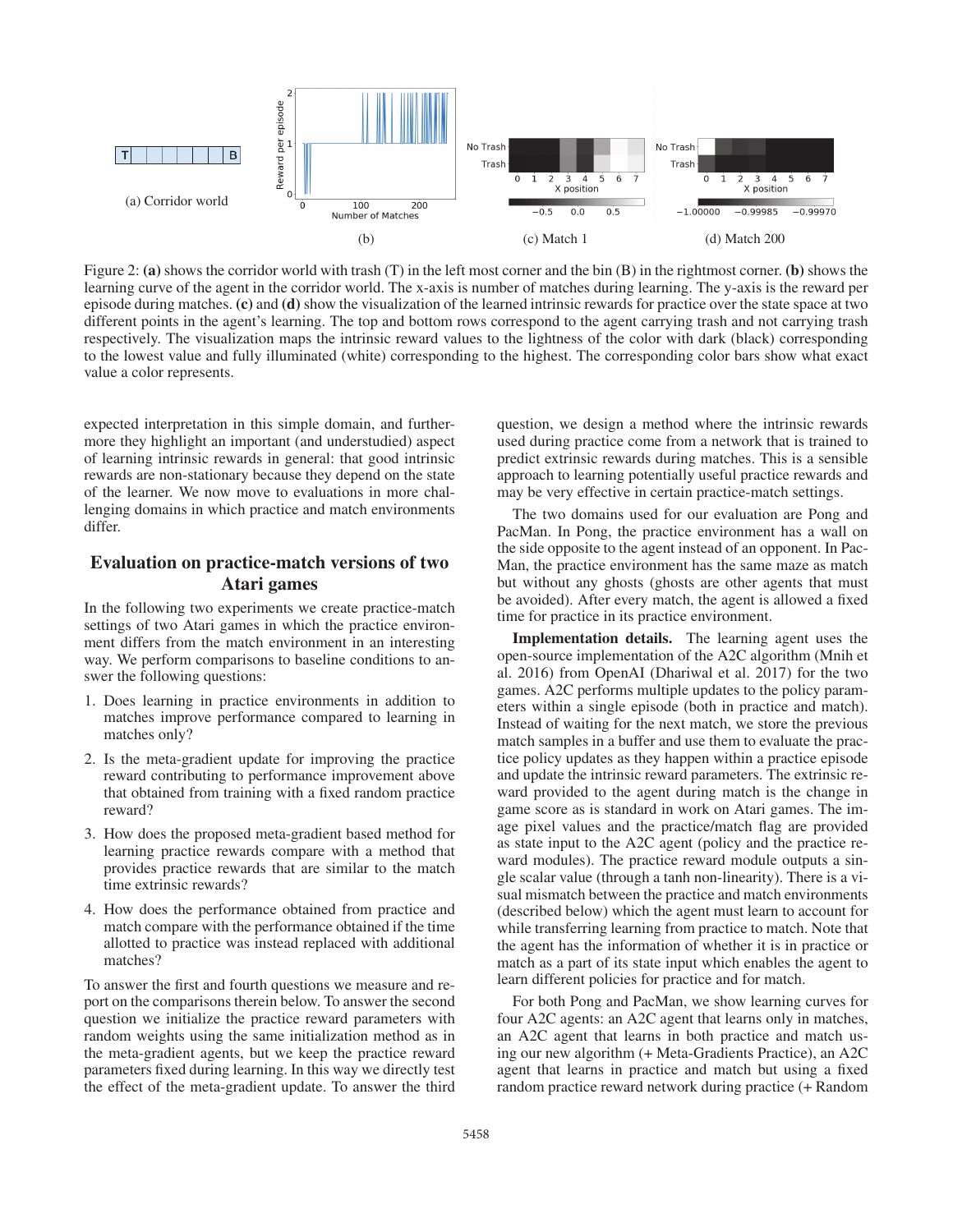

Figure 3: *Results from Pong.* The blue, red, green and black curves show, respectively, performance for the baseline A2C agent learning only in matches, the practicing A2C agent using meta-gradient updates to improve the practice reward, the practicing A2C agent using fixed random rewards and, the practicing A2C agent using rewards from the extrinsic reward prediction network. The curves are the average of 10 runs with different random seeds, the shaded area shows the standard error. The y-axis is the mean reward over the last 100 training episodes. For (c) the x-axis is the number of matches during learning and for (d) the x-axis is the number of time steps during learning in both practice (when performed) and match combined.

Rew Practice) and an A2C agent that learns in practice and match but using the practice rewards during practice from a network that is trained to predict extrinsic rewards during matches (+ Rew-Prediction Practice).

Pong experiments. Pong is a two player game that simulates table tennis. Each player controls a paddle which can move vertically to hit a ball back and forth. The RL agent competes against a CPU player on the opposite side. The goal is to reach twenty points before the opponent does; a point is earned when the opponent fails to return the ball. The dynamics are interesting in that the return angle and speed of the ball depends on where the ball hits the paddle.

In the *practice environment* there is no opponent but instead a wall on the opponent's side can bounce the ball back. In contrast to an opponent's paddle, the angle of rebound is always the same as the angle of incidence irrespective of where the ball hits the wall, and the acceleration remains constant as well. Figures 3a and 3b show the match and practice environments.

To perform well in Pong, the agent needs to learn to track the ball and return it to the opponent so that the opponent misses it. This requires the agent to use the opponent's location to determine where on the paddle the ball should be hit to control the return direction and speed of the ball. The practice environment potentially allows the agent to practice tracking and returning the ball successfully without missing it, but it does not help prepare the agent for the varying speeds and direction of the ball when returned from an opponent's paddle. The practice environment also does not help practicing for directing the return of ball depending on the opponent's position. The agent practices in this modified practice environment for 3000 time steps after every match.

PacMan experiments. The player moves a PacMan through a maze containing stationary pellets and moving ghosts. The player earns points by eating pellets; the goal is to eat as many pellets as possible while avoiding the ghosts. There are two power pellets that provide a temporary ability to eat ghosts and earn bonus points. The match ends if the PacMan eats all the pellets, the PacMan is eaten by the ghost, or the number of time steps reaches the limit of 200.

The *practice environment* has the same maze with pellets, but does not have any ghosts (Figs. 4a and 4b). Each practice episode lasts 100 time steps, and there are 3 practice episodes after every match. To perform well in a PacMan match, the agent must learn to identify where pellets are in the maze and navigate to them efficiently, while avoiding ghosts and taking alternate routes when needed. The practice environment allows the agent to learn to navigate the maze to eat pellets but does not allow it to learn to avoid ghosts and take alternate routes depending on the ghost's position during the process of trying to eat the pellets.

Pong and PacMan results. Figures 3c and 4c show the average score that the four A2C agents obtained per episode across matches in Pong and PacMan respectively. We see that learning in practice periods in addition to match periods using our proposed method (red curve) helps the agent reach good performance faster than just learning in the matches (blue curve), answering our first question above. This question of whether learning in practice in addition to match is helpful, is one that may be of significant applied interest. For example, this question is important in all of our motivating examples: basketball, tennis, or any sports, office robot, household robot, task-specific dialog agent and multi-agent teams. In all these scenarios practice can be done in addition to match without affecting the matches themselves. In other words, removing the practice (which is available in between the matches) will not speed up the availability of matches.

Figures 3c and 4c also show clearly that the benefit from practice is due to the meta-gradient update. The agent practicing with a fixed random intrinsic practice reward (green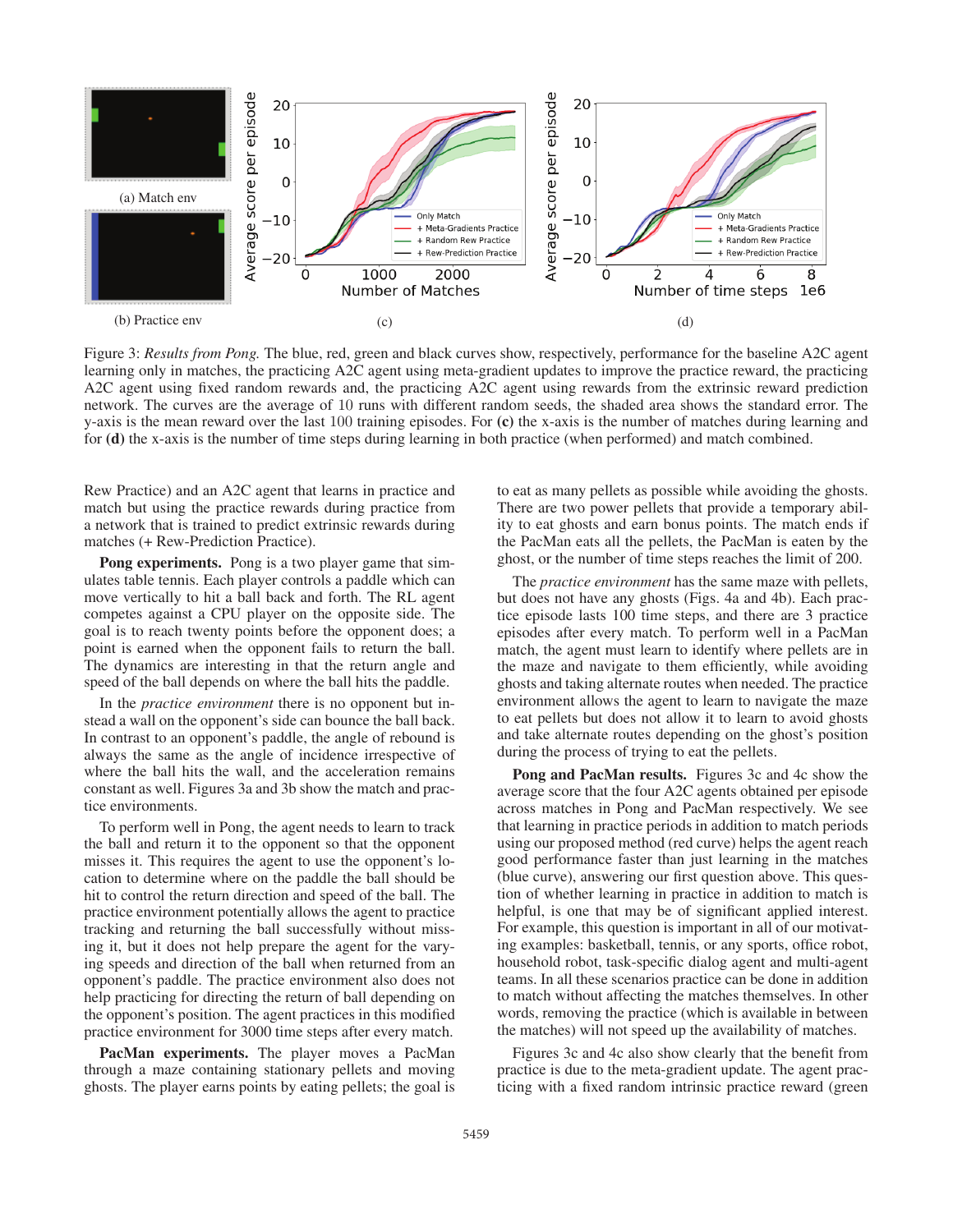

Figure 4: *Results from PacMan.* The blue, red, green and black curves show, respectively, performance for the baseline A2C agent learning only in matches, the practicing A2C agent using meta-gradient updates to improve the practice reward, the practicing A2C agent using fixed random rewards and, the practicing A2C agent using rewards from the extrinsic reward prediction network. The curves average 10 runs with different random seeds, the shaded area shows the standard error. The y-axis is the mean reward over the last 100 training episodes. For (c) the x-axis is the number of matches during learning and for (d) the x-axis is the number of time steps during learning in both practice (when performed) and match combined.

curve) performs very poorly compared to the method that improves the intrinsic practice rewards using meta-gradient updates (red curve). This answers our second question.

The black curve (Rew-Prediction practice) shows the performance of the method where the intrinsic rewards used during practice come from a network that is trained to predict extrinsic match rewards during matches. This is a sensible approach to learning potentially useful practice rewards and may be very effective in certain practice-match settings such as in PacMan, where we expect it would provide practice rewards for eating pellets, a very good practice reward for practice without ghost.

In Pong this baseline performs worse than our proposed method for learning intrinsic rewards. In PacMan, in the initial stages of learning, this baseline provides much faster learning compared to our proposed method. However it ends up settling to a solution which is slightly worse than our proposed method. This is an interesting outcome because it suggests that, though it takes some time to learn the intrinsic practice rewards, our method can learn better practice rewards. We conjecture that this is because our method can adapt practice reward across the agent's lifetime and exploit the capacity to take into consideration how policy parameter changes during practice affect the match time policies which the baseline method cannot do. Further study is required to understand when our proposed method based on meta-gradients can provide faster learning compared to Rew-Prediction practice. This might be closely tied to the question of how the relationship between practice and match environment impact the performance of the two methods. This answers our third question.

Figures 3d and 4d show learning curves as a function of *time steps* in *both* practice and match combined. This compares the performance of an agent that learns in practice and match with that of an agent whose practice time is replaced with additional matches (blue curve). In other words, it answers question 4. Surprisingly in Pong the agent could learn to perform better in matches faster if it uses some time on practice in the modified environment while learning practice rewards using our proposed method (red curve)—instead of using that time playing additional matches. Whether it is possible to achieve faster and better learning in matches through practices instead of additional matches depends on how the practice environment is related to that of the match. In PacMan where the match policy is highly dependent on ghost position, practice without ghosts may not substitute for additional matches even if the agent performs the best practice possible. This is reflected in the results as well. In Pong we hypothesize that practice with a wall is an easier environment to learn returning the ball compared to a match with an opponent and hence leads to faster learning compared to having additional matches.

However in both Pong and PacMan, as we have seen, when we have practice in addition to matches, it leads to faster learning for a given number of matches compared to learning in matches only. As noted earlier, this evaluation of performance with respect to the number of matches is one of practical interest.

### **Conclusion**

In this work we address the challenges encountered when a learning agent must learn in an environment in which the extrinsic reward of a primary task is not available, and where the environment itself may differ from the primary task environment; the *practice-match* setting. To address these challenges we formulated a *practice reward discovery* problem and proposed a principled meta-gradient method to solve the problem. We provided evidence from a simple grid world that shows that good practice rewards discovered by the method depend on the state of the learner.